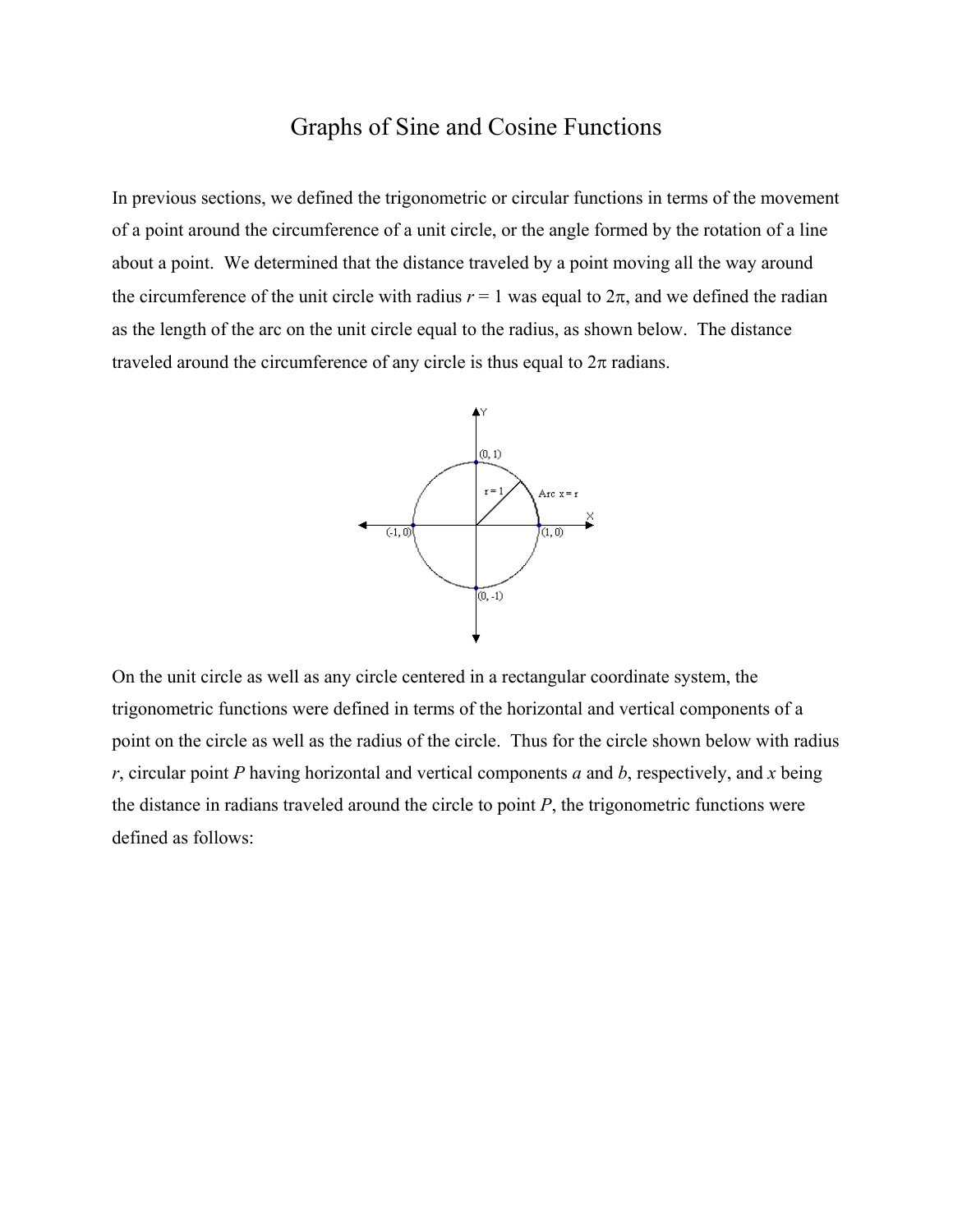



We would now like to graph the trigonometric functions of the arc *x* as the circular point moves around the circumference of the circle. On the graph, the vertical axis *y* represents the value of the trigonometric function and the horizontal axis represents the length of the arc *x* in radians. We may begin by plotting the graph of the sine function, that is,  $y = \sin x$ , as shown below.

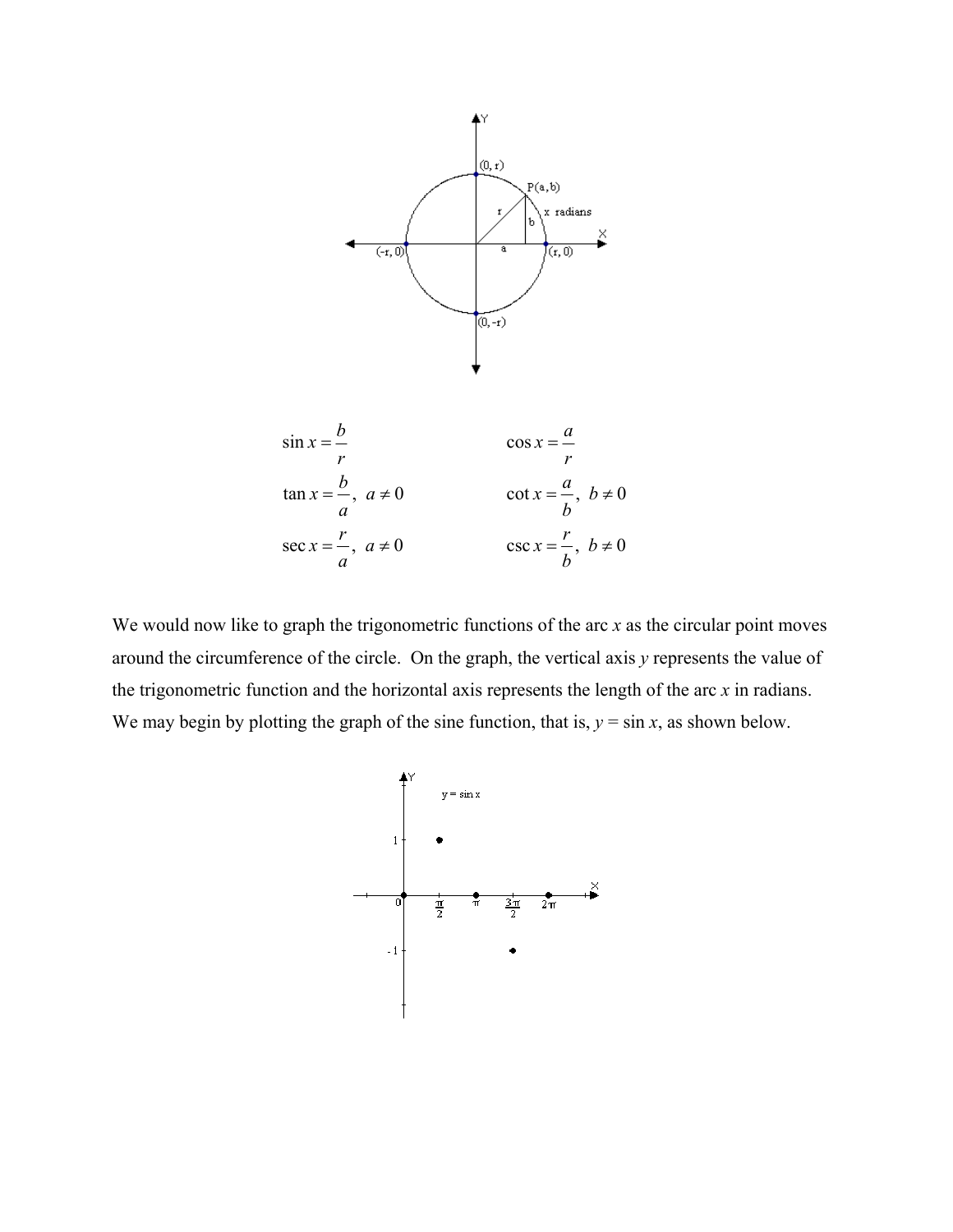If we start with  $x = 0$  and move in a counter-clockwise (positive) direction around the circle of Fig. 2, the value of *x* is plotted along the horizontal axis to the right of the *y*-axis in Fig. 3. If we were to move in a clockwise (negative) direction, the value of *x* would be plotted to the left of the *y*-axis. For  $x = 0$ , the vertical component *b* of the circular point *P* is equal to 0, so

$$
y = \sin x = \sin 0 = \frac{b}{r} = \frac{0}{r} = 0
$$

Our first point on the graph of  $y = \sin x$  is thus  $y = \sin 0 = 0$ . This is the point (0, 0) located at the origin of the graph. If the circular point now moves a quarter of the way around the circle in a positive direction, arc *x* equals  $\pi/2$  radians, the vertical component *b* of the circular point is equal to the radius *r*, and

$$
\sin x = \sin \frac{\pi}{2} = \frac{b}{r} = \frac{r}{r} = 1
$$

Our second point on the graph is thus  $y = \sin \pi/2 = 1$ , located at  $(\pi/2, 1)$ . Continuing to move another quarter of the way around the circle, *x* equals  $\pi$  radians, the vertical component *b* is again equal to 0, and

$$
\sin x = \sin \pi = \frac{b}{r} = \frac{0}{r} = 0
$$

Our third point on the graph is thus  $y = \sin \pi = 0$ , located at  $(\pi, 0)$ . Continuing another quarter turn, *x* equals  $3\pi/2$  radians, and the vertical component *b* is again equal in length to the radius *r* but is now negative. (Remember from the previous sections that the radius  $\dot{r}$  is always a positive number.) Thus,

$$
\sin x = \sin \frac{3\pi}{2} = \frac{b}{r} = \frac{-r}{r} = -1
$$

Our fourth point on the graph is then  $y = \sin 3\pi/2 = -1$ , located at  $(3\pi/2, -1)$ . Continuing around the final quarter of the circle, *x* equals  $2\pi$  radians, and like  $x = 0$ , the vertical component *b* is equal to 0, and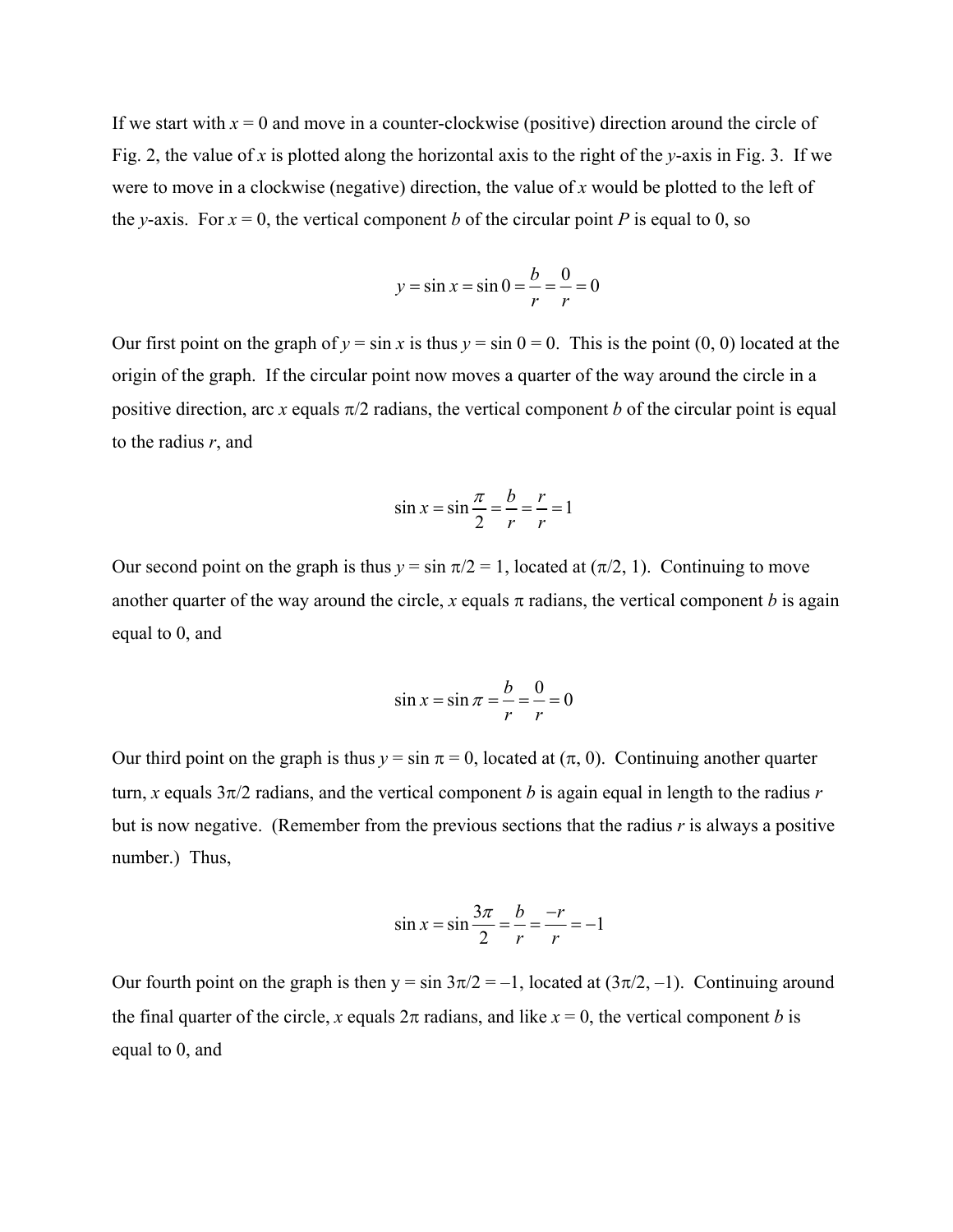$$
\sin x = \sin 2\pi = \frac{b}{r} = \frac{0}{r} = 0
$$

Our fifth point on the graph is then  $y = \sin 2\pi = 0$ .

Having found these five critical points on the graph of the function  $y = \sin x$ , we would now like to fill in the graph between these points, as shown in Fig. 4 below. We should note that the function  $y = \sin x = b/r$  has a maximum value of 1 at  $x = \pi/2$ , since at that point *b* is equal to *r*. The magnitude of  $b$  can never exceed  $r$ , since  $b$  is always just the vertical component of the radius *r*. The function has a minimum value of  $-1$  at  $x = 3\pi/2$ , since at that point *b* is equal to  $-r$ .



As the circular point moves around the circle of Fig. 2, the value of the function  $y = \sin x = b/r$  is dependent only on the value of *b*, since the value of *r* remains constant. For the first quarter of the circle, the function thus increases from 0 to 1 as *b* increases from 0 to *r*. For the second quarter of the circle, the function decreases from 1 to 0 as *b* decreases from *r* to 0. For the third quarter of the circle, the function decreases from 0 to  $-1$  as *b* decreases from 0 to  $-r$ . And for the final fourth quarter of the circle, the function increases from –1 to 0 as *b* increases from –*r* to 0.

Observation of the changes in the vertical component *b* as the circular point moves around the circle of Fig. 2 can explain the shape of the sine function's graph in Fig. 4. Near  $x = 0$  and  $x = \pi$ , *b* (and therefore  $y = \sin x = b/r$ ) is increasing or decreasing the fastest for a given change in *x*, since here most of the movement of the point is vertical, while near  $x = \pi/2$  and  $x = 3\pi/2$ , *b* is increasing or decreasing the slowest, since here most of the movement of the point is horizontal.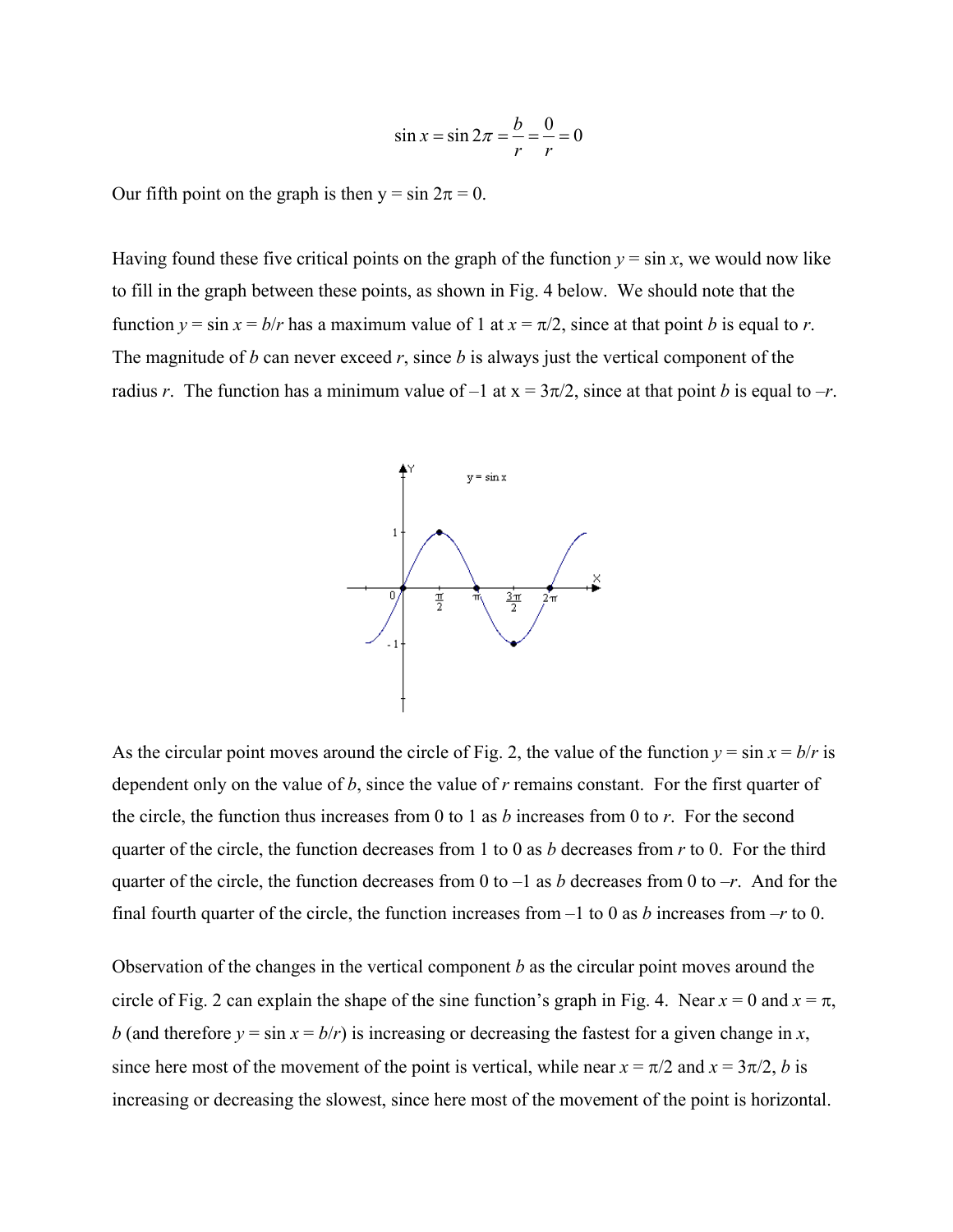Having gone completely around the circle one time, we can say we have completed one **cycle** on the graph of the function. If we were to continue around the circle a second or more times, the values of  $y = \sin x$  would be exactly the same, and the second or third cycle would look just like the first cycle. This kind of function is called a **periodic function**, since the pattern continues to repeat itself. The distance along the horizontal axis representing one cycle is called the **period** of the function. In this case, the period of  $y = \sin x$  is equal to  $2\pi$  radians. Shown below are two positive cycles and one negative cycle of  $y = \sin x$ .



Now we can move on to graph the next trigonometric function, the cosine function  $y = \cos x$ . This function is similar in all respects to the sine function, except that now we are focusing on the horizontal component *a* of the circular point *P* as it moves around the circle of Fig. 2 instead of the vertical component *b*.

For 
$$
x = 0
$$
, a is equal to r, so  $y = \cos x = \cos 0 = \frac{a}{r} = \frac{r}{r} = 1$ .  
\nFor  $x = \pi/2$ , a is equal to 0, and  $\cos x = \cos \frac{\pi}{2} = \frac{a}{r} = \frac{0}{r} = 0$ .  
\nFor  $x = \pi$ , a is equal to  $-r$ , and  $\cos x = \cos \pi = \frac{a}{r} = \frac{-r}{r} = -1$ .  
\nFor  $x = 3\pi/2$ , a is equal to 0, and  $\cos x = \cos \frac{3\pi}{2} = \frac{a}{r} = \frac{0}{r} = 0$ .  
\nFinally, for  $x = 2\pi$ , a is again equal to r, and  $\cos x = \cos 2\pi = \frac{a}{r} = \frac{r}{r} = 1$ .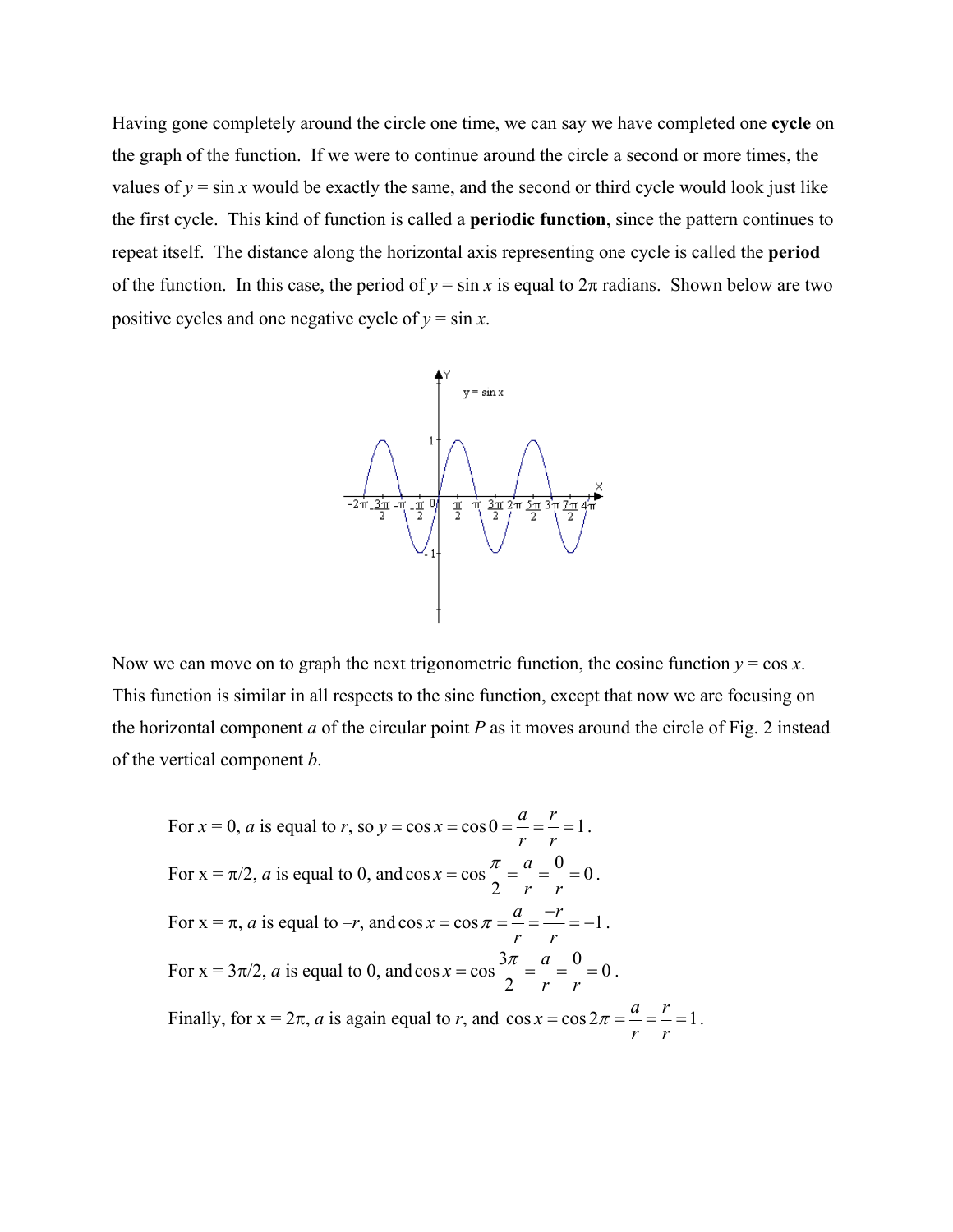These five points on the graph of  $y = \cos x$  are shown below.



Filling in the rest of the graph between these points can be accomplished in the same manner as for the sine function. The value of  $y = \cos x = a/r$  as the circular point moves around the circle is simply a function of the horizontal component *a* of the circular point, since the radius *r* remains constant. The shape of the graph turns out to be exactly the same as the sine function graph, the only difference in the two being that the cosine graph starts out at  $y = 1$  for  $x = 0$  while the sine graph started out at  $y = 0$  for  $x = 0$ . The period of the two functions is the same,  $2\pi$  radians, since both functions begin to repeat themselves after the circular point finishes one complete revolution. Positive and negative cycles of  $y = \cos x$  are shown below.



We would now like to expand the basic sine and cosine trigonometric functions to include more general cases of these functions, that is, functions which have been transformed in various ways.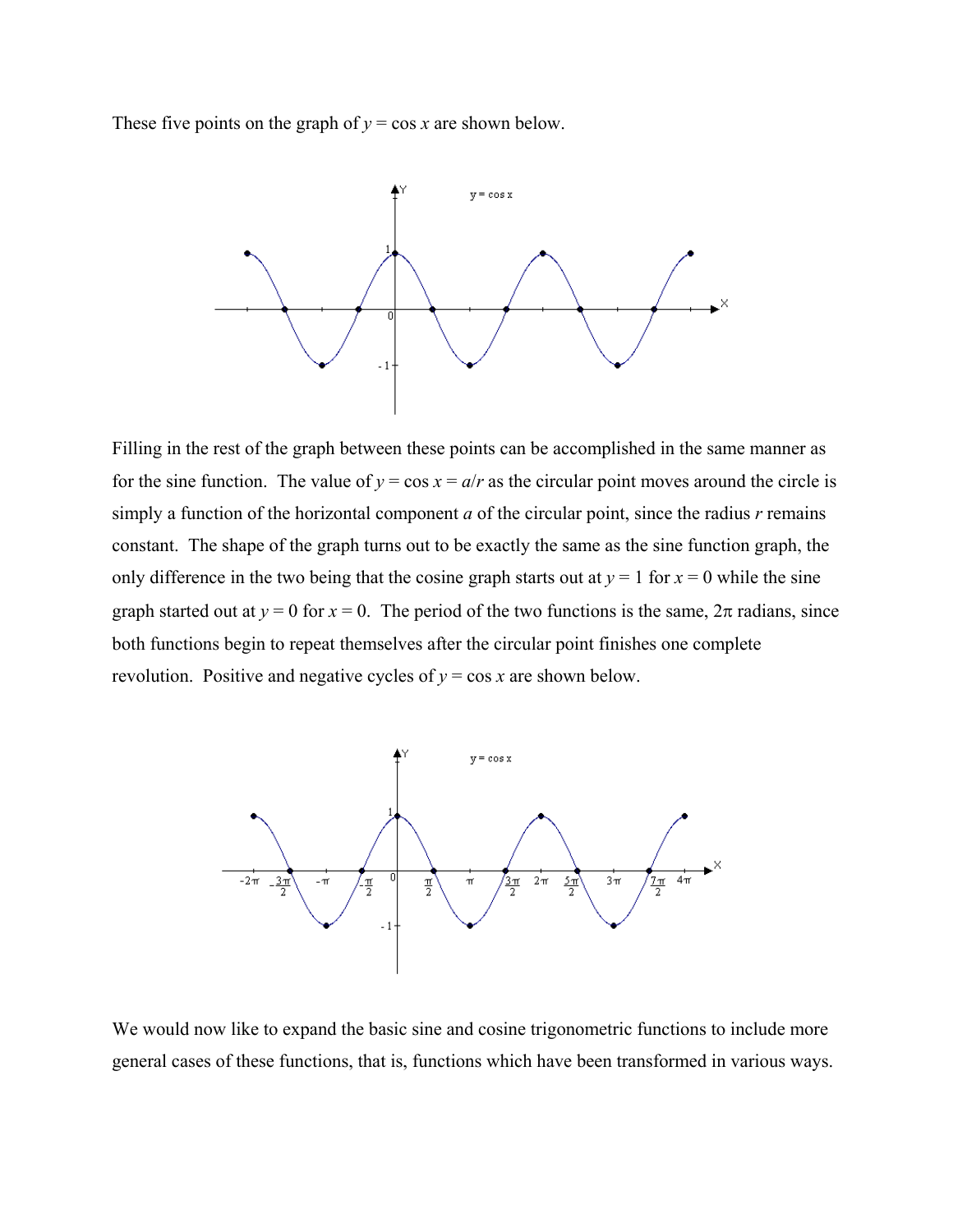Sine and cosine functions, which are sometimes said to be **sinusoidal** in nature, represent the behavior of many phenomena in the physical world. These include, but are certainly not limited to, sound and radio waves, light rays, other forms of radiation, alternating electric current, and vibrations.

Instead of the simple basic functions  $y = \sin x$  and  $y = \cos x$ , we would like to examine a more general form of the functions, for example  $y = k + A \sin(Bx + C)$ . This is still a sine function of *x*, but the constants allow for a number of transformations to the basic function.

Remember from the previous section that the maximum value of  $y = \sin x$  is 1, and this occurs at  $x = \pi / 2$  radians. If we multiply the function by the constant *A*, where *A* is any positive number, the maximum value of the function will be *A* at  $x = \pi / 2$ . If *A* is a negative number, then the function will be reflected about the x-axis. The graph of  $y = A \sin x$  can be drawn by multiplying each value of the original function  $y = \sin x$  by *A*. The absolute value of the constant *A* is called the **amplitude** of the function. Some graphical examples of the function  $y = A \sin x$  for different values of *A* are shown below.

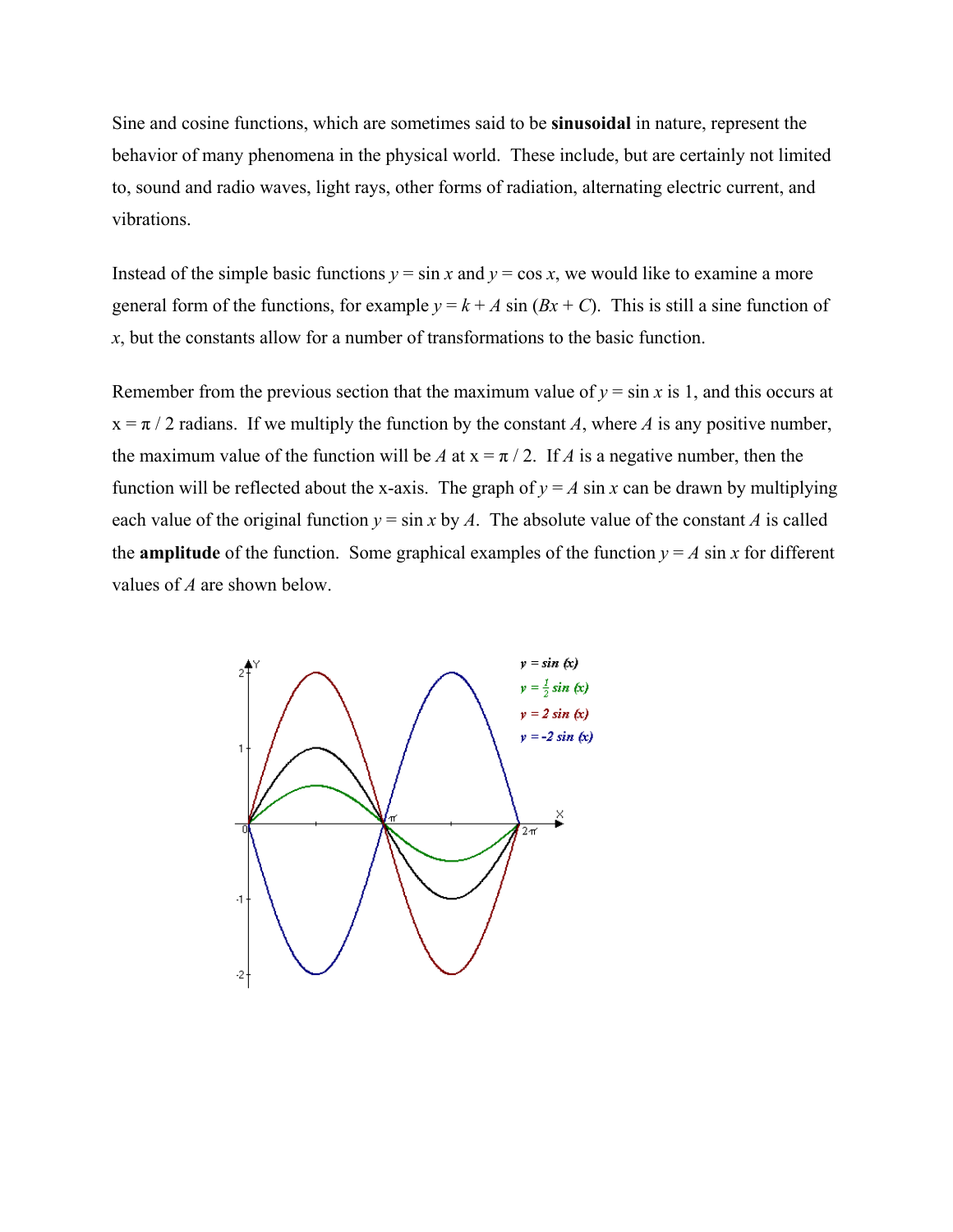We next investigate another transformation of the function by multiplying the value of *x* by the constant *B*. In doing this, we are changing the period of the function, not its amplitude. In a normal cycle, the period of the function is equal to  $2\pi$  radians, since that value of x represents one complete revolution of a circular point around the circumference of a circle, and beyond that the function begins to repeat itself. If we multiply x by the constant  $B$ , the period of the function now becomes equal to  $2\pi / B$ . For values of *B* greater than 1, the period is shortened, and for values of *B* less than 1, the period is lengthened. Some examples of the function  $y = \sin Bx$  for different values of *B* are shown below.



A third transformation of the basic function is obtained by adding the constant *C* to the value of *Bx*. When we do this, we shift the entire function to the left or right, depending on whether *C* is positive or negative. If *C* is positive, the value of  $Bx + C$  is greater than  $Bx$ , and the function has reached its position for a given value of *x* sooner than it otherwise would have. The pattern of the function has thus been shifted to the left to compensate for the smaller value of *x* required to produce a given *y* value. The amount of the shift is equal to *C* if *B* is equal to 1, but for other values *B* becomes a factor and the shift is equal to *C* / *B*. Because a positive value of *C* produces a shift to the left (a negative direction), the shift is said to be equal to  $-C/B$ . The shift is commonly referred to as a **phase shift**. Some examples of phase shifting are shown below.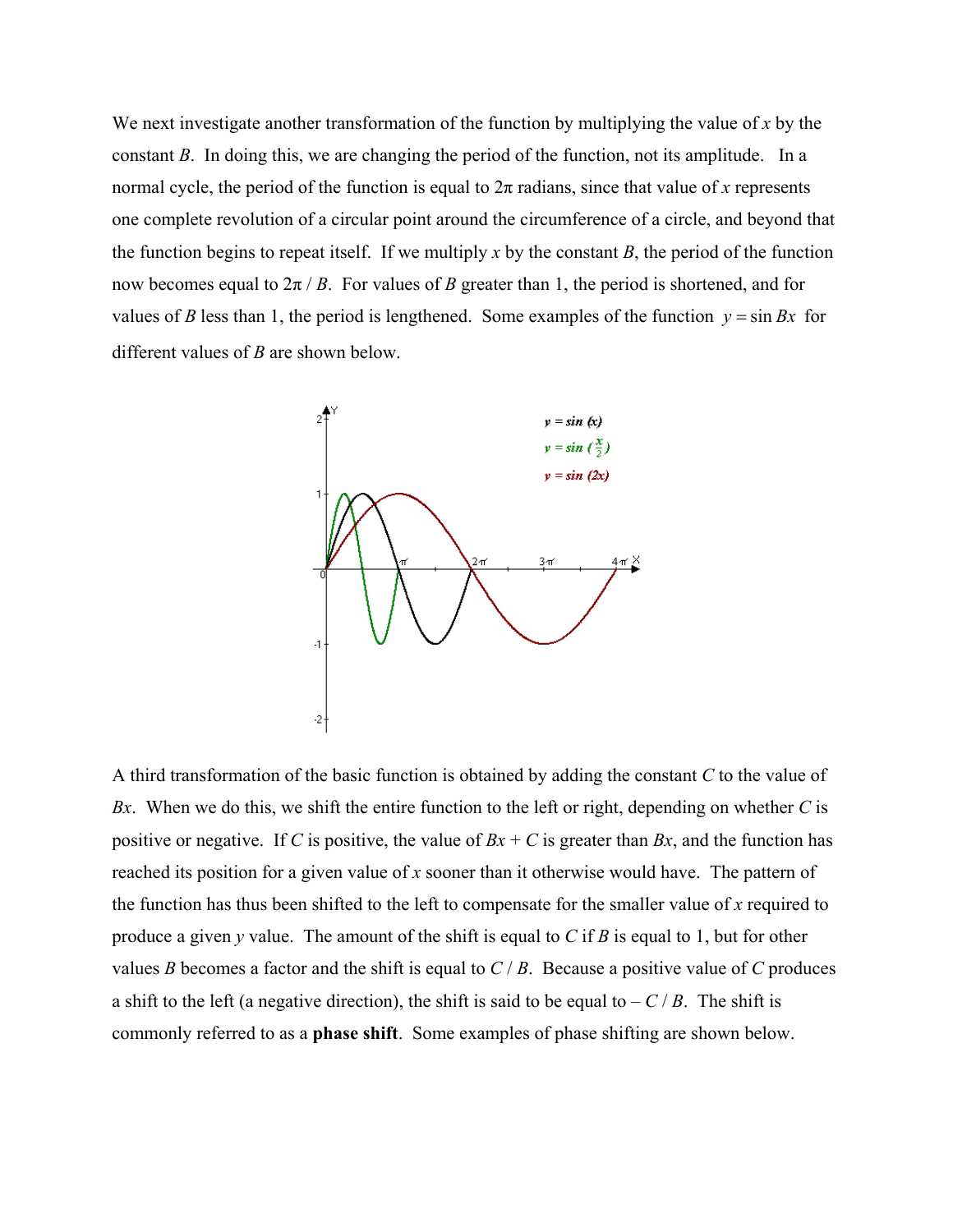

A final transformation of the basic sine function is obtained by adding a constant *k* to the entire function. This simply translates the function vertically up or down by the value of *k*. An example of this translation is shown below.



We have thus discussed four different transformations of the basic sine function. A general form of the sine function which incorporates all of these possible transformations is  $y = k + A \sin(Bx +$ *C*). Of course, if *k* and *C* are equal to 0 and *A* and *B* are equal to 1, we are left with the basic sine function  $y = \sin x$  and there are no transformations.